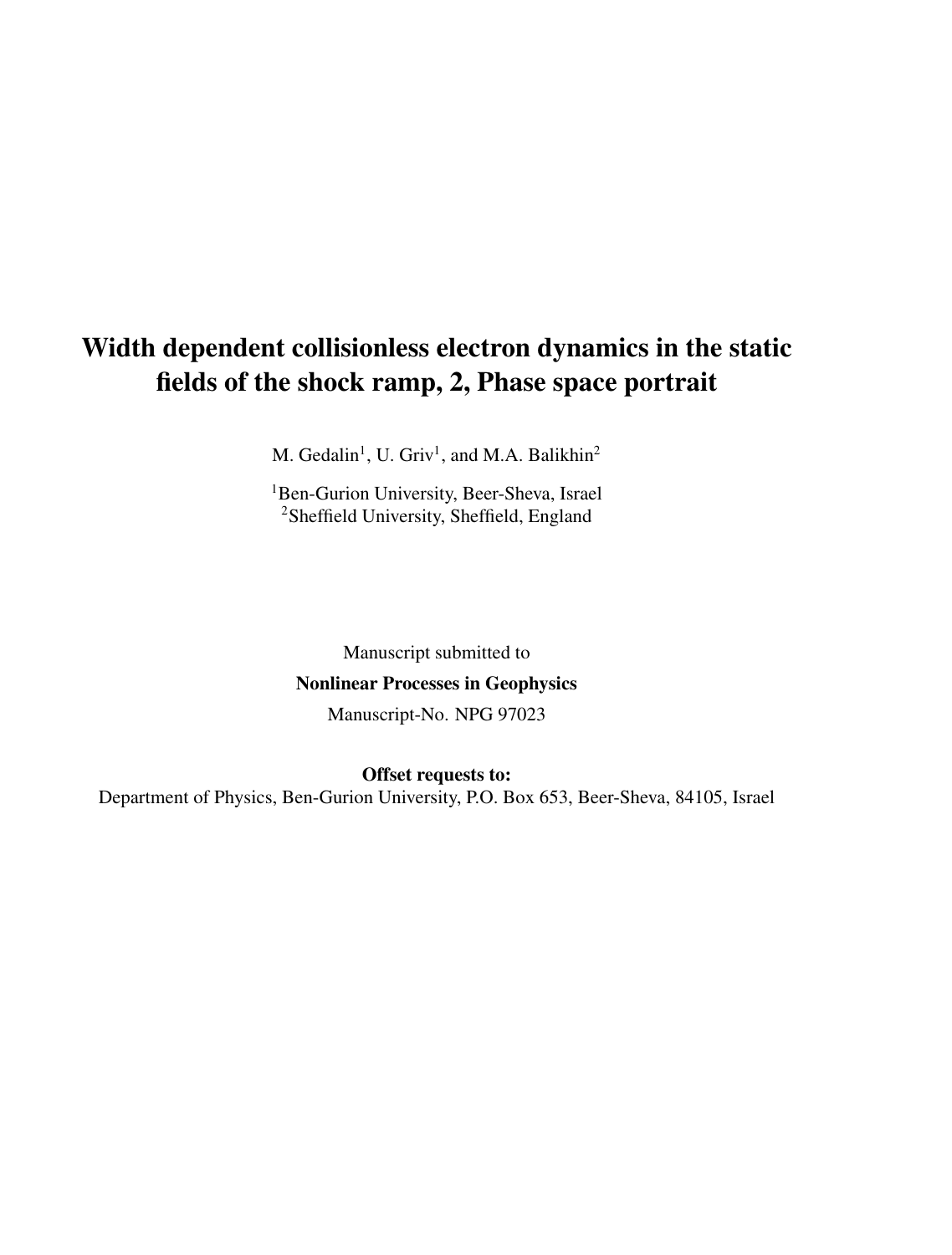## Width dependent collisionless electron dynamics in the static fields of the shock ramp, 2, Phase space portrait

M. Gedalin $^1$ , U. Griv $^1$ , and M.A. Balikhin $^2$ 

<sup>1</sup>Ben-Gurion University, Beer-Sheva, Israel <sup>2</sup>Sheffield University, Sheffield, England

Abstract. We study numerically in detail the behavior of electrons in the strongly inhomogeneous static magnetic and electric fields, which are typical for thin quasiperpendicular collisionless shocks. We pay particular attention to the dependence of the final electron velocities on their initial velocities, for different shock widths. Electrons are completely magnetized when the shock is wide, but become demagnetized, and the energies that they acquire rapidly increase with the steepening of the field structure. One of the clear manifestations of the electron demagnetization is the loss of even approximate one-to-one correspondence of the downstream perpendicular velocity to the upstream perpendicular velocity. Electron reflection occurs despite the large cross-shock potential which accelerates electrons along the magnetic field (the regime of complete magnetization) or across the shock (strong demagnetization). The reflected ion fraction is sensitive to the potential, magnetic field jump, and ramp width.

### 1 Introduction

In the present paper we continue the studies of the charged particle behavior is strongly inhomogeneous electric and magnetic fields, typical for oblique shock profiles. It has been known (Cole, 1976; Balikhin et al., 1993; Gedalin et al., 1995b; Rothwell et al, 1995) that the charged particle motion in sufficiently inhomogeneous  $E \perp B$  may become demagnetized even if the typical inhomogeneity scale it larger then the particle thermal  $v_{\perp}/\Omega$  (where  $\Omega = eB/mc$ ) and convective  $v_d/\Omega$  (where  $v_d$  is the particle drift velocity across the magnetic field) gyroradii. This fact was used by Balikhin et al. (1993); Balikhin and Gedalin (1994); Gedalin et al. (1995c); Balikhin et al. (1997) to the explanation of strong prompt perpendicular electron heating at quasiperpendicular collisionless shocks. The mechanism is efficient for strong electric field gradients and subsonic incident electron

distribution in the de Hoffman-Teller frame (Gedalin et al., 1995a,c). Its natural continuation onto the wide shock or hot initial electron distribution regimes is the well-known mechanism of electron heating due to their acceleration along the magnetic field by the de Hoffman-Teller cross-shock potential (Feldman et al., 1982; Feldman, 1985; Scudder et al., 1986c; Thomsen et al., 1987a; Schwartz et al., 1988; Scudder, 1995). The electron demagnetization is sensitive to the fine structure of the shock front, which is not studied very well so far, and especially to the details of the electric field behavior. The last is rarely available with sufficient resolution and if available (Formisano, 1982; Wygant et al., 1987). In both limits (thin shock with demagnetization and thick shock with acceleration along the magnetic field) it is usually assumed that the shock structure is one-dimensional and stationary. The very definition and transition between the normal incidence frame (where the incident plasma flow is along the shock normal) and the de Hoffman-Teller frame (where the incident plasma flow is along the upstream magnetic field) makes physical sense if the structure is one-dimensional and stationary, at least within some appropriate approximation.

Gedalin et al. (1995b) have shown that in the one dimensional stationary structure the drastic transition from complete magnetization to strong demagnetization occurs when  $\lambda = e|dE_x/dx|/m_e\Omega_e^2 \gtrsim 1$ . Using the equation of motion with the massless electron approximation, one has in the normal incident frame

$$
eE_x = -\frac{1}{n}\frac{dp_{e,xx}}{dx} - \frac{e}{c}\hat{\mathbf{n}} \cdot (\mathbf{V}_e \times \mathbf{B}),\tag{1}
$$

where the first part in the right hand side represents the de Hoffman-Teller electric field,  $p_{e,xx}$  and n are the electron pressure and number density, respectively,  $\hat{\mathbf{n}}$  is the unit vector along the shock normal, and  $V_e$  is the electron current velocity. If the electron current dominates and the electron pressure anisotropy is weak, this expression take the follow-

*Correspondence to:* Department of Physics, Ben-Gurion University, P.O. Box 653, Beer-Sheva, 84105, Israel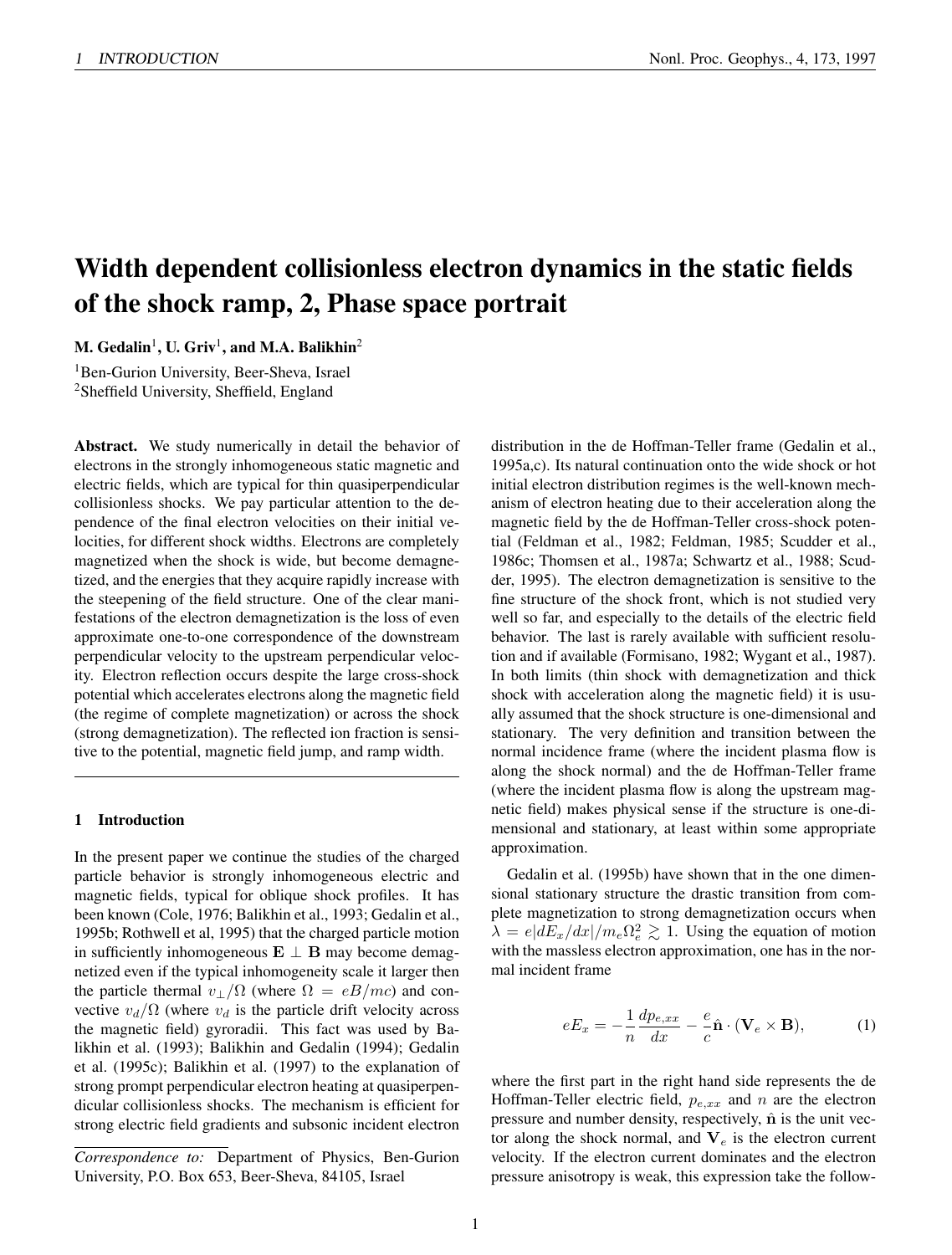ing approximate form:

$$
eE_x \approx -\frac{1}{n}\frac{d}{dx}\left(p_e + \frac{B^2}{8\pi}\right). \tag{2}
$$

Scudder et al. (1986a,b,c) argued that the ion current may be non-negligible, but the de Hoffman-Teller cross-shock potential is substantially smaller than the normal incidence frame potential. As a first order approximation we shall estimate the demagnetization parameter using (2). Thomsen et al. (1987a) found that in the shock with weak electron heating  $p_e \propto n^{\gamma}$ ,  $\gamma \approx 2$ , while in the case of the strong heating  $\gamma > 2$ . Scudder et al. (1986b) argued that  $n/B \approx$  const across the shock. Using these approximations we find the cross-shock potential

$$
s = \frac{2e\varphi}{m_i V_u^2} \approx \frac{(1+\beta_e)(B_d/B_u - 1)}{M^2},\tag{3}
$$

where  $B_u$  and  $B_d$  are the magnetic fields at the upstream and downstream edges of the ramp. If the ramp width is L, and we assume for the electric field a triangle profile with the maximum approximately in the middle of the ramp, one finds

$$
\lambda \approx \frac{2(1+\beta_e)(B_d/B_u-1)}{(\omega_{pe}L/c)^2}.
$$
 (4)

For the low Mach number 77 Nov 26, 0610 UT shock the approximation (2) should be quite appropriate (Gedalin, 1996; Newbury et al., 1997a), although the found  $L \approx (c/\omega_{pi})$  underestimates the magnetic field gradient in the ramp by a factor of  $\approx 1.2$ . Using the parameters of the shock ( $M = 2.7$ ,  $\beta_e = 0.36$ , and  $B_d/B_u \approx 3$ , one finds  $\lambda \approx 0.003 \ll 1$ , which perfectly agrees with our understanding that electrons are completely magnetized in low Mach number shocks. For the high Mach number 77 Nov 7, 2251 shock the ramp width is estimated to be  $2 < L/(c/\omega_{pe}) < 8$  (Scudder et al., 1986a). Using for our estimate  $L \approx 6(c/\omega_{pe})$  and the shock parameters  $B_d/B_u \approx 5$ ,  $\beta_e = 1.6$ , one finds  $\lambda \approx 0.6$ , which is marginal, taking into account the uncertainties of our knowledge of the actual electric field distribution inside the ramp. For the thin, high Mach number, 80 Aug 1, 2135 shock the ramp width is as small as only  $2(c/\omega_{pe})$  (Newbury and Russell, 1996), and using  $B_d/B_u \approx 3$ ,  $\beta_e \approx 0.5$ , one finds  $\lambda \approx 2.25$ , which is well into the demagnetization regime.

Given the lack of the knowledge of the electric field profile in the shock front, it is impossible to make any general conclusion as to whether the demagnetization is a common or an exceptional effect. Recent full-particle numerical simulations (Liewer et al., 1991; Savoini and Lembege, 1994; Krauss-Varban et al., 1995) are not unambiguous. Explicit code simulations with higher mass-ratio (Liewer et al., 1991; Savoini and Lembege, 1994) ( $m_i/m_e = 400$  and in several cases  $m_i/m_e = 1600$ ) show strong electron heating associated with the high gradients of electric field, but these simulations cannot be run for sufficiently long time to produce a stable shock profile. Implicit code simulations with lower mass ratio show weak heating close to what is expected in the adiabatic regime (complete magnetization), but have been unable so far to reproduce observed strong heating regimes.

The situation is even more complicated due to the evidence of a three-dimensional structure of the shock front in the ramp vicinity (Scudder et al., 1986a), which is confirmed by presence of large amplitude fluctuations of the normal component of the magnetic field (which is supposed to be constant in the one-dimensional stationary case). Oscillating shock front or small-scale large amplitude moving structures inside the shock (Newbury et al., 1997b; Gedalin et al., 1998) also do not conform the usual assumptions of one-dimensionality of stationarity of the shock front, nor does the reforming front of a very high Mach number shock (Quest, 1985). Yet all this cases have in common a strongly inhomogeneous  $\mathbf{E} \perp \mathbf{B}$ . Since the fields are slowly varying at the typical electron timescale  $1/\Omega_e$ , one can expect that electron motion in these structures will be qualitatively similar to what happens in a thin shock front. Therefore, modeling electron dynamics in the shock front, one can shed light on the electron interaction with large-amplitude thin nonstationary structures.

In the absence of a satisfactory description of the fine structure of the shock front, we shall analyze the electron motion in a model field structure. In the accompanying paper (Gedalin and Balikhin, 1998) we study the electron trajectories and downstream parallel and perpendicular electron heating as a function of the shock width. In the present paper we study in detail the effects of the demagnetization of the electron distribution within the shock profile, paying particular attention to the determination of which electrons undergo this transition and how their final velocities depend on the initial ones. The paper is organized as follows. In section 2 we revisit the cross-shock potential taking into account possible shock non-stationarity and deviations from the onedimensional structure. In section 3 we consider briefly the local behavior of electron trajectories in a general inhomogeneous fields and derive approximate criterion for the electron demagnetization. The purpose of this analysis is to generalize the conclusions onto other possible configurations with sharp gradients of electric field perpendicular to the magnetic field, irrespectively of their stationarity and one-dimensionality. We show that demagnetization is a general feature if these configurations, which means that it may occur in timedependent and/or three-dimensional shock profile as well. In section 4 we perform numerical analysis of electron trajectories in a model shock profile and consider the Liouville mapping of initial velocities into final ones,  $v_i \rightarrow v_f$ , for different ramp width. We use an oversimplified shock model for the following reasons. First, lack of detailed knowledge about the shock structure makes insensible any attempt to refine the model. Second, as is shown by Gedalin et al. (1995b), substantial electron demagnetization occurs only within the most narrow parts of the shock front (ramp). In other parts electrons behave adiabatically. Although the electron motion in these parts would affect the final distribution it is unimportant for the study of demagnetization properties, which is of interest here.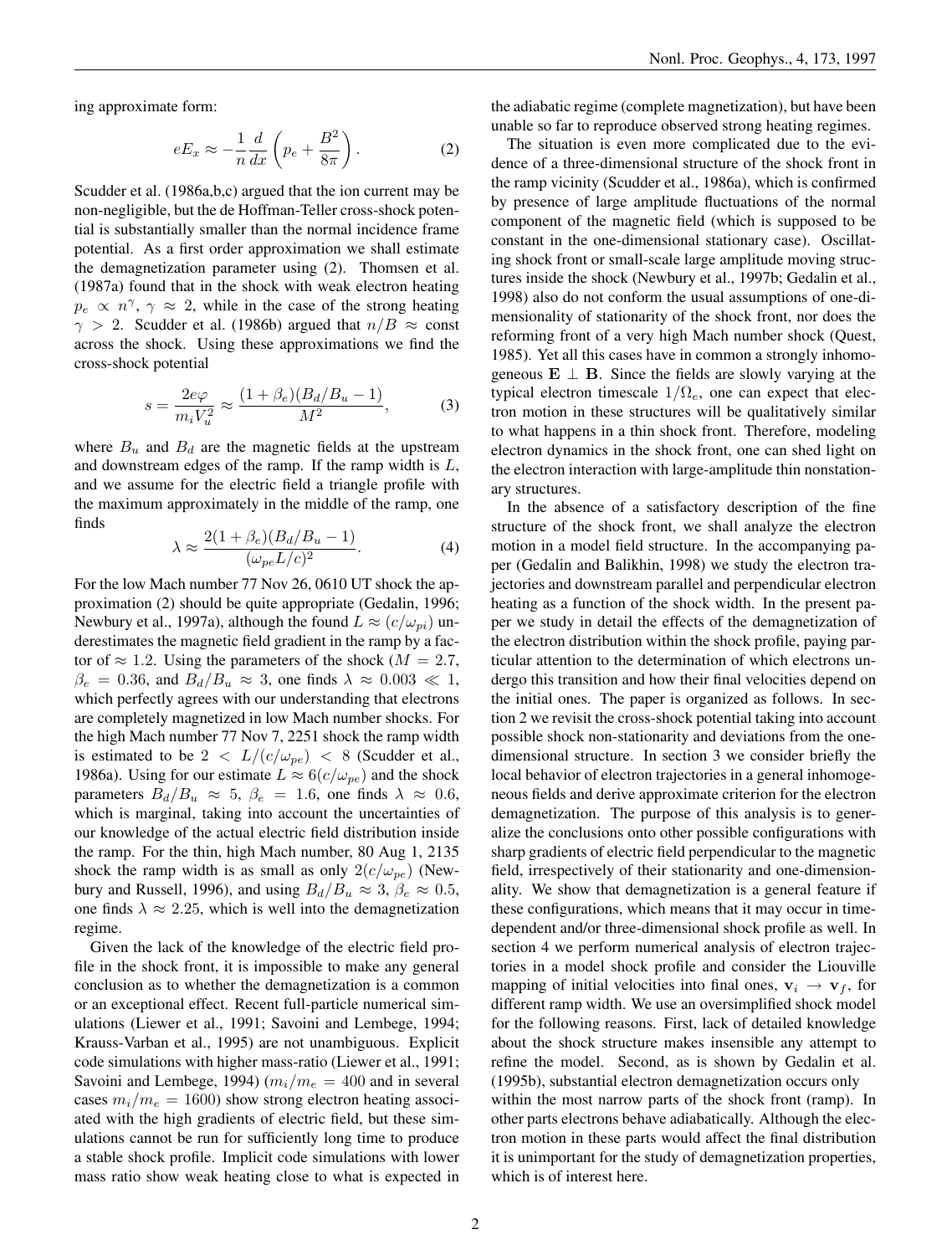#### 2 Cross-shock potential revisited

The collisionless shock profile is usually assumed one-dimensional and stationary, for theoretical purposes and interpretation of observations, even when it is quite clear that it is not so (Scudder et al., 1986a). This approximation has been widely used for the description and comparison of the electron motion in different frames (Goodrich and Scudder, 1984). If we assume that the shock normal may be defined properly (that is, there exists a direction, along which spatial variations are in average much stronger, than in the transverse direction), the normal incidence frame (N) and de Hoffman-Teller frame (HT) are well defined (de Hoffman and Teller, 1950). To be specific we shall choose this shock normal along x axis, and  $xz$  plane as the coplanarity plane. Then the relative velocity of the two frames is  $V_r = V_u(0, 0, \tan \theta)$ , where  $V_u$  is the upstream plasma velocity in the normal incidence frame (directed in the positive x direction), and  $\theta$  is the angle between the shock normal and upstream magnetic field. The relation between the N and HT electric fields is

$$
\mathbf{E}^{(N)} = \mathbf{E}^{(HT)} + \frac{1}{c} \mathbf{V}_r \times \mathbf{B},\tag{5}
$$

where we assume that all velocities and nonrelativistic. In the one-dimensional stationary case  $B_x = B_u \cos \theta = \text{const}$ ,  $E_y^{(N)} = V_u B_x/c = \text{const}$ , and  $E_y^{(HT)} = 0$ . When the profile is not one-dimensional or nonstationary, neither  $B_x$  nor  $E_y$ are necessarily constant, and  $E_y^{(HT)} \neq 0$ , in general.

The general expression for the electric field is usually obtained from the hydrodynamical equation of motion for electrons (Scudder et al., 1986b):

$$
e\mathbf{E} = -\frac{1}{n_e}\nabla \cdot \overleftrightarrow{P}_e - \frac{e}{c}\mathbf{V}_e \times \mathbf{B} - m_e \frac{d\mathbf{V}_e}{dt},\qquad(6)
$$

where  $V_e$  is the electron fluid velocity,  $\overleftrightarrow{P}_e$  is the electron pressure tensor, and  $d/dt = (\partial/\partial t) + \mathbf{V}_e \cdot \nabla$  is the total derivative. It is usually assumed that the electron pressure is isotropic and their mass can be neglected. In this approximation (6) takes a simpler form:

$$
e\mathbf{E} = -\frac{1}{n_e}\nabla P_e - \frac{e}{c}\mathbf{V}_e \times \mathbf{B}.
$$
 (7)

It should be emphasized that  $(6)-(7)$  are written in the arbitrary frame and are equally valid in N and HT as well. Projecting (7) onto the magnetic field direction, one finds the electric field component, parallel to the local magnetic field, as follows:

$$
eE_{\parallel} = -\frac{1}{n_e} \mathbf{b} \cdot \nabla P_e, \tag{8}
$$

where  $\mathbf{b} = \mathbf{B}/|\mathbf{B}|$ . This expression is especially useful if the

shock is one-dimensional and stationary, giving immediately

$$
eE_x^{(HT)} = \frac{eE_{\parallel}^{(HT)}}{\cos \theta} = -\frac{1}{n_e} \frac{dP_e}{dx},
$$
(9)

$$
e\varphi^{(HT)} = \int \frac{1}{n_e} \frac{dP_e}{dx} dx,
$$
\n(10)

$$
e\varphi^{(N)} = \int \left(\frac{1}{n_e} \frac{dP_e}{dx} + \frac{V_u B_y \tan \theta}{c}\right) dx
$$

$$
-\frac{eV_u B_u \sin \theta}{c} y.
$$
(11)

The relations (9)-(11) have been extensively used for the description of electron motion within the shock front. Eq. (10), in particular, provides the useful energy conservation relation since the potential depends only on  $x$ . It is worth mentioning, however, that relations are only approximations, and if substantial wave activity is superimposed on a stationary ramp or the ramp itself it a three-dimensional structure, none of the above assumptions (one-dimensionality and stationarity) is correct, and  $\mathbf{E}^{(HT)} \cdot \mathbf{B} \neq E_x^{(HT)} B_x$ , so that (9) no longer applies. Inside the narrow ramp transition, where the spatial scale of the variation in  $x$  direction may be assumed significantly smaller than in  $y$  and  $z$  directions, (7) can be simplified a little. From the current equation (neglecting the displacement current for typical velocities much smaller than the light speed and assuming quasineutrality) one has

$$
\mathbf{V}_e = \mathbf{V}_i - \frac{c}{4\pi n e} \nabla \times \mathbf{B}.
$$
 (12)

The effective current velocity in  $y$  direction is

$$
V_{y, \text{eff}} \sim \frac{c}{4\pi n e} \frac{B_d - B_u}{L},\tag{13}
$$

where we ignored the insignificant here difference between  $B_z$  and  $|{\bf B}|$  for quasiperpendicular shocks and L is the ramp scale. The maximum  $y$  component of the velocity of a reflected ion is  $\sim V_u$  (in the normal incident frame), and the hydrodynamic ion velocity cannot exceed  $\sim \alpha V_u$ , where  $\alpha$ is the reflected ion fraction(usually 20-30% for high Mach number supercritical shocks), so that

$$
\frac{V_{y,\text{eff}}}{V_{i,y}} \sim \frac{c(B_d/B_u - 1)}{\alpha M \omega_{pi} L} \tag{14}
$$

and is large for typical ramp scales  $L \sim 0.2(c/\omega_{pi})$  and  $B_d/B_u \sim M$ . Therefore, we can neglect  $V_{i,y}$  in (12) and substituting  $V_e \approx -(c/4\pi ne)\nabla \times B$  further into (7) one has

$$
eE_x^{(N)} \approx -\frac{1}{n}\frac{d}{dx}\left(P_e + \frac{B^2}{8\pi}\right). \tag{15}
$$

We emphasize that  $B$  is the total magnetic field, including the superimposed nonstationary wave fields, and (15) is the appropriate approximation, even if the overall structure if not one-dimensional and nonstationary. It is based only on the local pressure balance for light electrons, taking into account that the ion current is limited,  $|j_i| \lesssim nV_u$ , and is by far insufficient to produce large magnetic field gradients. It is worthwhile to mention also that the above approximation should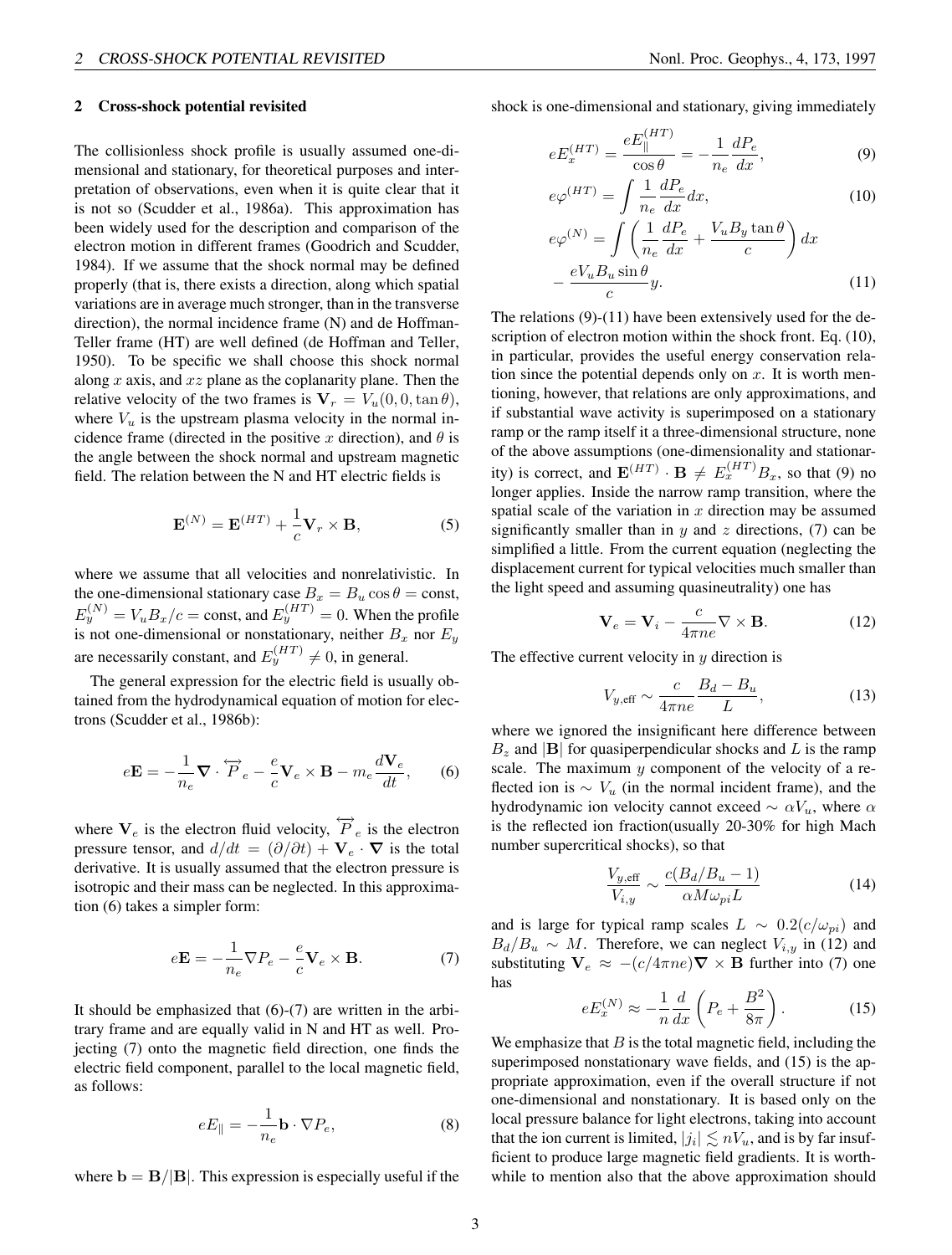work also when the deviations from one-dimensionality are substantial, in which case the derivative with respect to  $x$ should be substituted by the derivative along the highest gradient direction.

#### 3 Electron trajectories: local analysis

Local trajectory analysis was comprehensively done for the case of a stationary one-dimensional shock profile (Gedalin et al., 1995a; Gedalin and Balikhin, 1998). Here we generalize the analysis onto the case of slowly time varying but otherwise arbitrary fields. The electron motion in the shock ramp is governed by the following equations of motion:

$$
m_e \frac{d\mathbf{v}}{dt} = -e\mathbf{E} - \frac{e}{c}\mathbf{v} \times \mathbf{B}, \quad \frac{d\mathbf{r}}{dt} = \mathbf{v}, \quad (16)
$$

where the electric and magnetic fields are functions of coordinates  $\bf{r}$  and time  $t$ . In the spirit of Balikhin et al. (1993), let us consider the evolution of the two initially close trajectories  $\mathbf{r}(t)$  and  $\mathbf{r}'(t)$ . Assuming that  $\delta \mathbf{r}(t) = \mathbf{r}'(t) - \mathbf{r}(t)$  is small, we Taylor expand the equations of motion to obtain

$$
m_e \frac{d\delta \mathbf{v}}{dt} = -e(\delta \mathbf{r} \cdot \nabla)\mathbf{E}
$$
  
 
$$
-\frac{e}{c}\delta \mathbf{v} \times \mathbf{B} - \frac{e}{c}\mathbf{v} \times (\delta \mathbf{r} \cdot \nabla)\mathbf{B},
$$
 (17)

$$
\frac{d\delta \mathbf{r}}{dt} = \delta \mathbf{v}.\tag{18}
$$

Being interested in fast changes of  $\delta$ r  $\propto$  exp( $\lambda t$ ), where  $\lambda \geq \Omega_e = eB/m_e c$ , we shall neglect the dependence of the fields on time in (17)-(18). This approximation should be appropriate even for wave fields if their frequencies are much lower than the electron gyrofrequency  $\Omega_e$ . For the present local analysis  $v(t)$  should be treated as a constant parameter. Then  $(17)$  can be written as follows:

$$
\frac{d\delta \mathbf{v}}{dt} = -\frac{e}{m_e} (\delta \mathbf{r} \cdot \mathbf{\nabla}) \mathbf{E}' - \delta \mathbf{v} \times \mathbf{\Omega}_e, \quad (19)
$$

where  $\mathbf{E}' = \mathbf{E} + \mathbf{v} \times \mathbf{B}/c$  is the electric field in the instantaneous comoving frame, and  $\Omega_e = e\mathbf{B}/m_e c$  is the instantaneous gyrofrequency vector. Now, substituting  $d/dt \rightarrow \lambda$ , one arrives at the following linear homogeneous equation

$$
\lambda^2 \delta \mathbf{r} + (e/m_e)(\delta \mathbf{r} \cdot \mathbf{\nabla}) \mathbf{E}' - \lambda \delta \mathbf{r} \times \mathbf{\Omega}_e = 0, \quad (20)
$$

and  $\lambda$  is determined from the following equation:

$$
\det \|\lambda^2 \delta_{ij} + (e/m_e)\nabla_j E'_i + \lambda \epsilon_{ijk} \Omega_{e,k}\| = 0,\qquad(21)
$$

where  $\delta_{ij}$  is the Kronecker tensor,  $\epsilon_{ijk}$  is the Levy-Chivita tensor,  $\nabla_i = \partial/\partial x_i$ , and summation is implied on k. This equation is a sixth order equation for  $\lambda$  of the following kind:

$$
\lambda^6 + A_4 \lambda^4 + A_3 \lambda^3 + A_2 \lambda^2 + A_1 \lambda + A_0 = 0, \qquad (22)
$$

where

$$
A_4 = \frac{e}{m_e} \nabla \cdot \mathbf{E}' + \Omega_e^2, \tag{23}
$$

$$
A_3 = -\frac{e}{m_e c} \Omega_e \cdot \dot{\Omega}_e, \qquad (24)
$$

$$
A_2 = \frac{e^2}{2m_e^2} [(\mathbf{\nabla} \cdot \mathbf{E}')^2 - (\nabla_i E'_j)(\nabla_j E'_i)]
$$

$$
+\frac{e}{m_e}\Omega_e \cdot (\Omega_e \cdot \nabla) \mathbf{E}',\tag{25}
$$

$$
A_1 = -\frac{e}{m_e c} \Omega_e (\dot{\Omega}_e \cdot \nabla) \mathbf{E}',\tag{26}
$$

$$
A_0 = \frac{e^3}{m_e^3} \epsilon_{ijk} (\nabla_x E_i') (\nabla_y E_j') (\nabla_z E_k'),\tag{27}
$$

where dot means the time derivative in the electron instantaneous comoving frame  $( \ldots ) = (\partial / \partial + \mathbf{v} \cdot \nabla)(\ldots)$ , and we have used the Maxwell equation  $\nabla \times \mathbf{E} = -(1/c)\partial \mathbf{B}/\partial t$ . It is easy to see that there is always at least one root with  $\text{Re }\lambda > 0$ , unless  $A_3 = A_1 = 0$  and  $A_4 \geq 0$ ,  $A_2 \geq 0$ , and  $A_0 \geq 0$  (cf. Balikhin et al., 1997) (these conditions are necessary for absence of  $\text{Re }\lambda > 0$  but not sufficient). Therefore, trajectory divergence is quite typical for inhomogeneous systems.

As was pointed out by Balikhin et al. (1997) (see also Gedalin and Balikhin (1998)), local trajectory divergence does not necessarily means demagnetization. We shall consider several special cases first.

*Parallel inhomogeneity regime.* In this case  $\mathbf{B}$  =  $(0, 0, B_z)$  = const and  $\mathbf{E} = (E_x, E_y, E_z(z))$ , where  $E_x$  and  $E<sub>v</sub>$  are constant. It is easy to see that (22) takes the form:

$$
\lambda^6 + \left(\frac{e}{m_e} \frac{\partial E_x}{\partial x} + \Omega_e^2\right) \lambda^4 + \Omega_e^2 \frac{e}{m_e} \frac{\partial E_x}{\partial x} \lambda^2 = 0, \quad (28)
$$

and the trajectories diverge if  $\partial E_x/\partial x < 0$ . However, the equations of motion (16) take the following simple form:

$$
m_e \frac{dv_x}{dt} = -eE_x - \frac{e}{c}v_y B_z,\tag{29}
$$

$$
m_e \frac{dv_y}{dt} = -eE_y + \frac{e}{c}v_x B_z,\tag{30}
$$

$$
m_e \frac{dv_z}{dt} = -eE_z,\t\t(31)
$$

so that it is obvious that the motion in the  $xy$  plane is the  $\mathbf{E} \times \mathbf{B}$  drift with the velocity  $\mathbf{V}_d = c(E_y/B_z, -E_x/B_z)$ and gyration with the gyrofrequency  $\Omega = eB_z/m_ec$ , while along the magnetic field one has energy conservation  $\varepsilon =$  $m_e v_z^2/2 - e\phi = \text{const}, \text{ where } E_z = -d\phi/dz.$  The corresponding time-independent solution of Vlasov equations would be  $f(v_x, v_y, v_z) = F(v_{\perp}, \varepsilon)$ , where  $v_{\perp}^2 = (v_x - v_z)$  $(V_{dx})^2 + v_y - V_{dy}^2$  is the gyration velocity. In particular, for  $f = \text{const} f_1(v_\perp) \exp[-(v_{z0} - V_0)^2 / 2v_T^2]$  at  $\phi = 0$  one finds

$$
f = \text{const} f_1(v_\perp)
$$
  
 
$$
\cdot \exp[-(\sqrt{v_{z0}^2 + 2e\phi/m_e} - V_0)^2 / 2v_T^2],
$$
 (32)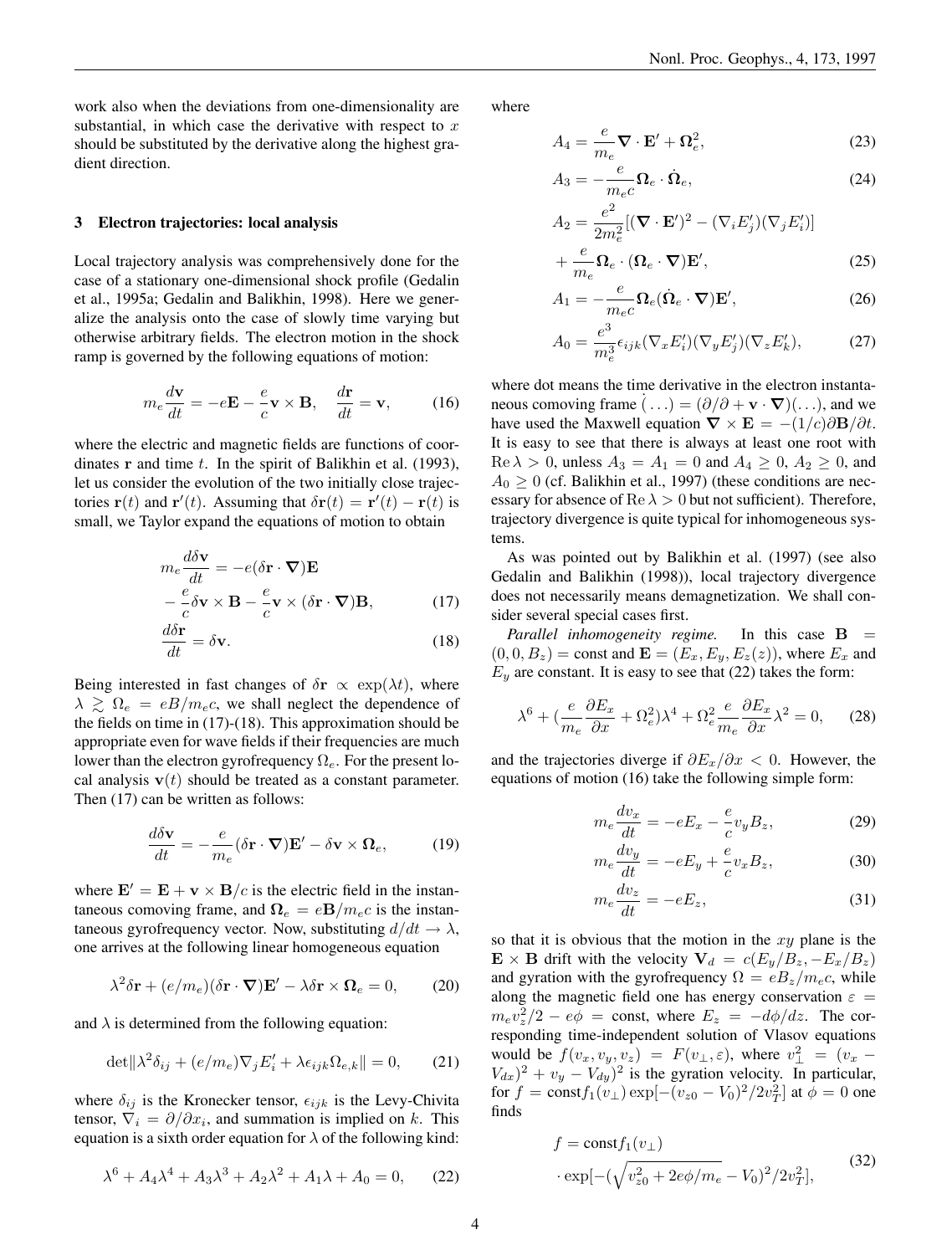and it can be easily shown that the parallel temperature is lower (that is, the distribution is *cooled*) in the regions with the higher potential (cf. Gedalin at al., 1996), independently of the  $dE_x/dx$ .

*Perpendicular geometry, no motional field.* In this case we shall assume  ${\bf B} = (0, 0, B_z(x))$  and  ${\bf E} = (E_x(x), 0, 0)$ . Absence of the motional field  $E_y$  means that there is no electron  $\mathbf{E} \times \mathbf{B}$  drift in x-direction in the lowest order approximation. Eq.(22) takes the following form:

$$
\lambda^6 + \left(\frac{e}{m_e} \frac{\partial E_x}{\partial x} + \Omega_e^2\right) \lambda^4 = 0,\tag{33}
$$

and the trajectories diverge when  $(e/m_e)(\partial E_x/\partial x) + \Omega^2$ 0, in agreement with Balikhin et al. (1993). In this case the equations of motion are

$$
m_e \frac{dv_x}{dt} = -eE_x - \frac{e}{c}v_y B_z,\tag{34}
$$

$$
m_e \frac{dv_y}{dt} = -\frac{e}{c} v_x B_z,\tag{35}
$$

$$
m_e \frac{dv_z}{dt} = 0. \tag{36}
$$

Eq.(35) is immediately integrated to  $m_e v_y + e A_y = P_y$ const (conservation of the generalized momentum, corresponding to the ignorable coordinate), where  $A_y = \int B_z dx$ . Substituting this to (34) one finds  $\varepsilon = m_e v_x^2/2 + U(x) =$ const, where  $U = -e\phi + eP_yA_y/m_ec - e^2A_y^2/2m_ec^2$  (conservation of time-independent Hamiltonian). The last relation means that the electron velocities (and therefore the distribution function) depend only on the integrated characteristics  $\phi$  and  $\mathcal{A}_y$  and are independent of the gradients of **B** and  $E$ . It is easily seen that there is no temperature change in  $y$ direction, while in  $x$  direction temperature changes as in the previous case.

*Oblique geometry model.* In this model (Gedalin et al., 1995b) the magnetic field is constant  $\mathbf{B} = (B_x, 0, B_z)$ const and the electric field is chosen as  $\mathbf{E} = (kx, E_y, 0),$ where  $E_y$  = const and  $k$  = const. Equations of motion are fully integrable. It was shown (Gedalin et al., 1995b) that if  $k < 0$  the electron trajectory instability occurs and electrons are accelerated across the magnetic field in  $x$  direction. Closer analysis of the solutions obtained by (Gedalin et al., 1995b) shows that when  $\lambda t \rightarrow \infty$  the electron distribution tends to a monoenergetic beam. In this case the result does depend on  $k = dE_x/dx$ , but the trajectory divergence itself does not mean heating.

These cases have in common full integrability, namely, the system possesses complete set of integral of motions. More precisely, in all these cases there are sufficient integrals of motion to globally isolate a one-dimensional space in which the unstable vector lies. We, therefore, argue, that the trajectory divergence itself does not result in any heating. The effect is completely nonlinear and apparently requires that the system be non-integrable. In all cases where nonadiabatic heating was found numerically (Balikhin et al., 1993; Gedalin et al., 1995a,b; Gedalin and Balikhin, 1998), is was

due to restoration of adiabaticity and efficient conversion of the energy of accelerated demagnetized electron into the gyration energy. Thus, we proceed bearing in mind that the trajectory instability should occur in a part of the structure, being followed by the conversion region with effective magnetization, that is  $\text{Re }\lambda$  must change its sign from positive to negative in order that the trajectory instability results in heating. This is somewhat similar to the stretching and folding scenario in Hamiltonian chaotic systems (Tabor, 1989), although in our case the motion is not chaotic, and heating is produced in a single demagnetization - magnetization sequence.

As is shown in Balikhin et al. (1997) the trajectory instability occurs even when there is no electric field, solely due to the magnetic field variation. This divergence is related to the adiabatic energization of electrons rather than to the demagnetization, although it "helps" demagnetization by smearing out the boundary between the adiabatic and nonadiabatic regimes and allowing weak demagnetization for smaller electric field gradients. As it is known (Balikhin et al., 1993; Gedalin et al., 1995a), presence of the inhomogeneous electric field, parallel to the magnetic field, substantially weakens the conditions for the demagnetization. In order to analyze the effects of the weak nonstationarity of the fields and of deviations from one-dimensionality, we exclude the two mentioned effects assuming  $\mathbf{B} = (0, 0, B_z) = \text{const}, E_z = 0$ , and  $\nabla_z = 0$ . It is easy to see, that (22) takes the following simple form:

$$
\lambda^{2} \left[ \lambda^{4} + \frac{e}{m_{e}} (\nabla \cdot \mathbf{E} + \Omega_{e}^{2}) \lambda^{2} - \frac{e}{2m_{e}c} \frac{d}{dt} \Omega_{e}^{2} \lambda + \frac{e^{2}}{m_{e}^{2}} (\frac{\partial E_{x}}{\partial x} \frac{\partial E_{y}}{\partial y} - \frac{\partial E_{x}}{\partial y} \frac{\partial E_{y}}{\partial x}) \right] = 0.
$$
\n(37)

When the geometry is planar, that is,  $\nabla = \hat{\mathbf{i}} \nabla$ , and  $\hat{\Omega}_e = 0$ (37) reduces to the condition found by Balikhin et al. (1993). In the general case (37) does not have any roots with

 $\text{Re }\lambda > 0$ , if  $\dot{\Omega}_e = 0$ ,  $\kappa_1 = \nabla \cdot \mathbf{E} + \Omega_e^2 \ge 0$ ,

 $\kappa_2 = (\partial E_x/\partial x)(\partial E_y/\partial y) - (\partial E_x/\partial y)(\partial E_y/\partial x) \geq 0,$ and  $\kappa_1^2 - 4\kappa_2 \geq 0$ . Thus, the condition for the trajectory instability becomes substantially weaker than even in the oblique case where there is inhomogeneous parallel electric field present. To make this conclusion more quantitative, we compare the two cases, for which  $\dot{\Omega}_e = 0$  and the electric field is a potential field  $\mathbf{E} = -\nabla \phi$ : (a) one-dimensional geometry  $\phi = \frac{1}{2}kx^2$ , and two-dimensional geometry  $\phi = \frac{1}{2}k(x^2+y^2)$ . It is easy to see that in the one-dimensional case the instability conditions reads  $ek/m_e > \Omega_e^2$ , while in the two-dimensional case it becomes  $ek/m_e > \Omega_e^2/4$ , which weakens the requirements to the smallness of the scale of electric field variation.

One can see that in all cases trajectory instability is guaranteed if  $(e/m_e) \nabla \cdot \mathbf{E}' + \Omega_e^2 < 0$ , Thus, for semi-quantitative analysis we adopt the following condition for local demag-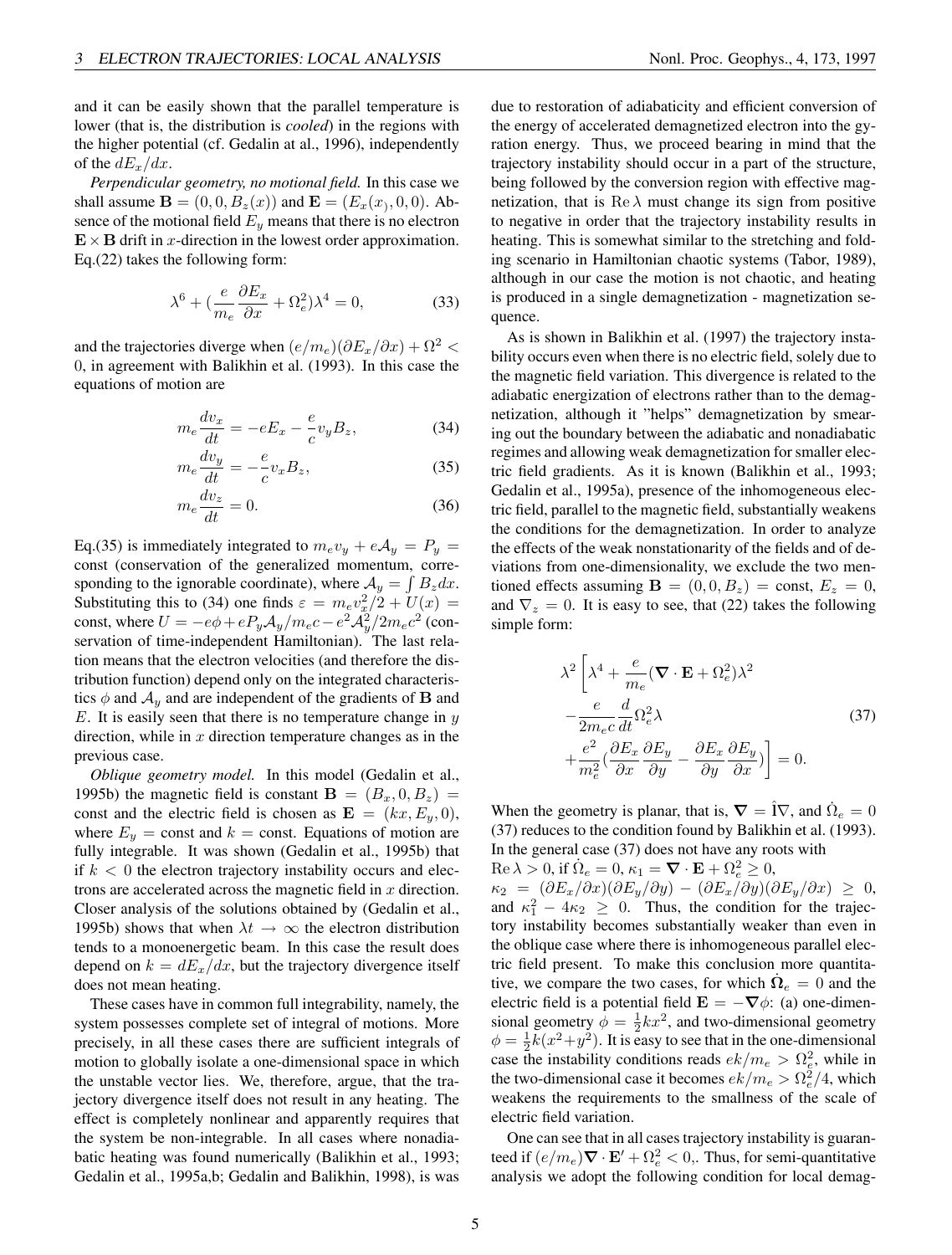$$
\alpha \equiv -(e/m_e)\nabla \cdot \mathbf{E}'/\Omega_e^2 > 1,
$$
 (38)

which is a three-dimensional generalization of the condition found earlier by Balikhin et al. (1993); Gedalin et al. (1995b) for the case of planar geometry. It is easy to see that this condition places the following restriction on the deviations from quasineutrality in the instantaneous comoving frame:

$$
\frac{\delta n}{n} > \frac{\Omega_e^2}{\omega_{pe}^2}.\tag{39}
$$

For  $n \sim 5 \text{ cm}^{-3}$  and  $B = 10 \text{ nT}$ , one has  $\delta n/n > 4 \cdot 10^{-4}$ for  $\lambda > |\Omega_e|$ , which is not unreasonable.

To summarize this analysis, electrons become locally demagnetized with very modest deviations from quasineutrality. Such demagnetization is even easily achieved if the geometry is not one-dimensional geometry or stationarity of the electric and magnetic fields. Balikhin et al. (1993); Gedalin et al. (1995b) have shown that such demagnetization results in the electron acceleration across the magnetic field and efficient energy input into the transverse degree of freedom.

#### 4 Phase space: numerical analysis

In the previous section we studied local stability of electron trajectories in general (not necessarily one-dimensional and stationary) set of electric and magnetic fields. Although it is relatively easy for an electron to become locally demagnetized, the resulting energization would depend on what happens along the whole electron trajectory. If the demagnetization region is small the overall potential drop, affecting the demagnetized electrons, may be also too small to produce substantial energization. It is difficult (if possible at all) to study the global behavior of electron trajectories analytically, especially taking into account sensitivity to initial conditions. Nor it is possible to study the demagnetization in arbitrary geometry. We shall, therefore, perform a numerical analysis of electron trajectories in a model shock profile, bearing in mind that qualitative results should be applicable to any thin slowly varying structure. We shall put special emphasis on the changes in the electron distribution, depending of the shock width. To this end we specify the fields within the shock profile as in Gedalin and Balikhin (1998):

$$
B_z = B_u \sin \theta \left[ \frac{R+1}{2} + \frac{R-1}{2} \tanh \left( \frac{1.5x}{D} \right) \right], \quad (40)
$$

$$
B_y = \frac{c \cos \theta}{M \omega_{pi}} \frac{dB_z}{dx}.
$$
\n(41)

These expressions describe only the shock ramp, where the demagnetization is most plausible. The other parts of the shock structure (foot, overshoot, and large amplitude downstream oscillations) are unlikely to be sufficiently narrow to allow electron demagnetization. While subsequent (or preceding in the foot) adiabatic motion of electrons in these regions would affect the shape of the electron distribution function, it would not change the conclusions about the demagnetized electron features, since these are determined only by their motion in the ramp. Being interested in the transition from completely magnetized electron motion to substantial demagnetization, we have to analyze only that part of the shock profile where such a transition can occur.

The approximation (41) has been shown to be rather imprecise for high Mach number shocks (Jones and Ellison, 1987; Thomsen et al., 1987b; Gosling et al., 1988; Jones and Ellison, 1991; Gedalin, 1996; Newbury et al., 1997a), overestimating  $B<sub>y</sub>$  inside the ramp. However, we shall use it here, in the absence of a better model description, since no direct comparison with observations is planned. Higher  $B<sub>y</sub>$  results in the more fast increase of the total magnetic field inside the ramp, thus somewhat reducing the region where demagnetization can occur. Within the stationary one-dimensional shock model  $B_y$ , integrated over the ramp width, determines the normal incidence frame cross-shock potential, provided the de Hoffman-Teller potential is fixed by other parameters. Thus  $\varphi^{(N)}$  does not depend on the details of the  $B_y$  behavior in the ramp. To maintain the same normal incidence frame potential  $B_y$  should increase with the ramp narrowing. There is some controversy in this issue since the observed  $B<sub>y</sub>$  are always substantially less than  $B_z$ . On the other hand, too low  $\varphi^{(N)}$  would be inconsistent with the ion deceleration and reflection at the ramp (Wilkinson and Schwartz, 1990). It can be seen that the overestimated  $B_y$  results in more significant increase of local |B| than  $|\partial E_x \partial x|$ , thus somewhat suppressing demagnetization. The tanh approximation used in (40) slightly overestimates  $dB/dx$  in the middle of the ramp, whose width is approximately 2.5D, but substantially underestimates  $dB/dx$  and even more  $d^2B/dx^2$  near the edges of the ramp. Real magnetic field profiles do not tend to zero so smoothly. We shall see that demagnetization occurs near the upstream edge of the ramp, so that the chosen profile is unfavorable for demagnetization, allowing it only for extremely narrow profiles.

As far as a stationary and one-dimensional model shock is considered, it is convenient to perform the numerical analysis in the de Hoffman-Teller frame. We shall specify the HT electric field as suggested by (9), assuming polytropic law  $p \propto n^2$  for electrons, and  $n/B = \text{const}$ , which gives

$$
eE_x = -\frac{\beta_e B_u}{4\pi n_u} \frac{dB}{dx}.
$$
\n(42)

$$
e\phi = \frac{\beta_e B_u^2}{4\pi} (\frac{B}{B_u} - 1),
$$
\n(43)

It is easy to see that approximately the demagnetization parameter  $\alpha \propto (d^2B/dx^2)/B^2$ . Our usage of the tanh profile for  $B_z$  underestimates  $d^2B/dx^2$  and overestimates  $B_y$ , which contributes into  $B^2$ , thus substantially underestimating  $\alpha$  in this geometry. Therefore, the parameters used hereafter should not be compared directly to the observational shock parameters. The chosen model, however, is especially convenient for the present study, since the electron demagnetization is controlled by a single parameter, namely ramp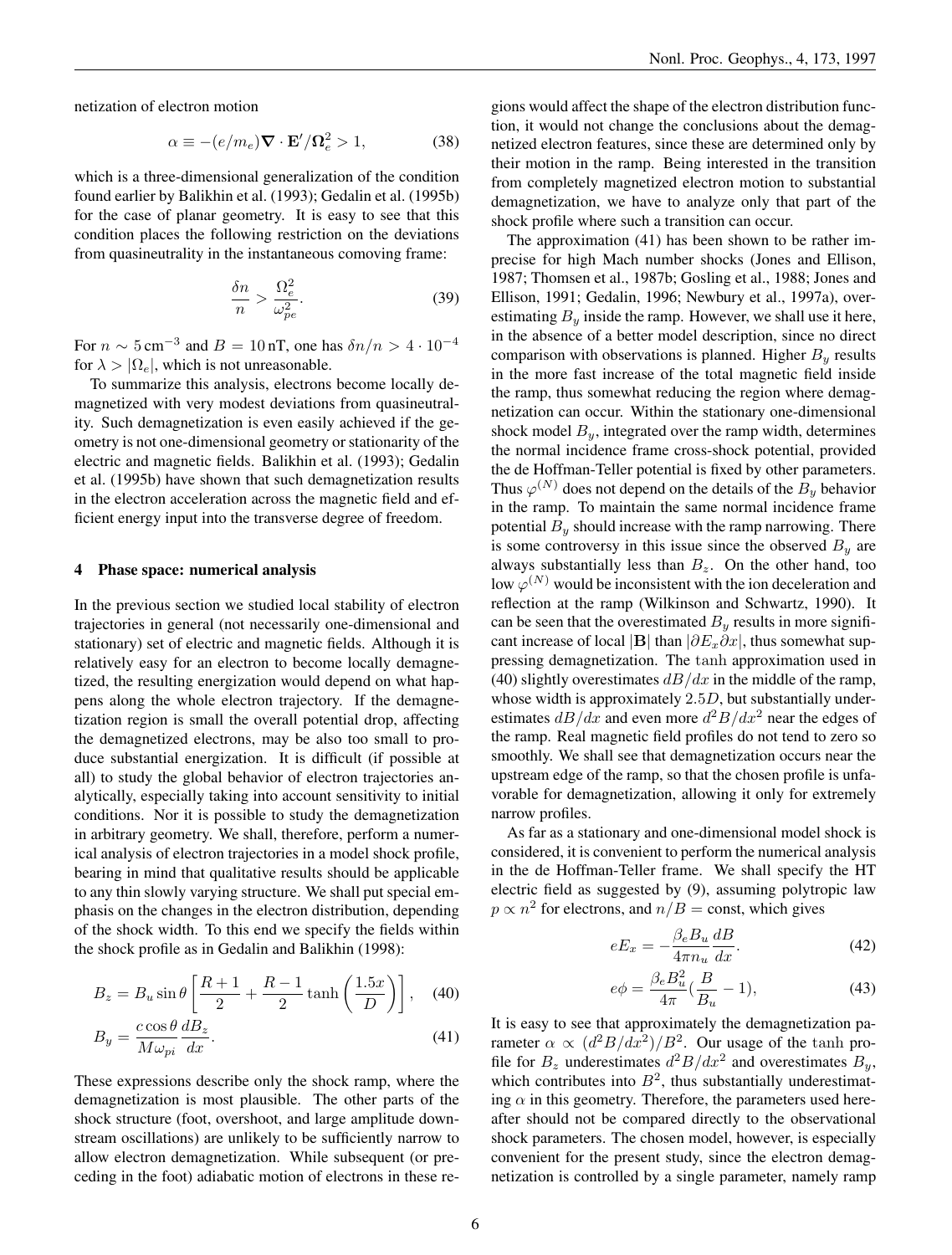scale D, which is approximately 0.4 of the ramp width.

Throughout the paper we use the following parameters:  $M =$ 7.5,  $\theta = 76^{\circ}$ , and  $R = 4$ . We traced trajectories of initially Maxwellian distributed electrons ( $\beta_e = 0.5$ ) for the following several values of the ramp scale  $D = 5(c/\omega_{pe}),$  $3(c/\omega_{pe})$ , and  $(c/\omega_{pe})$ , the narrowest ramp width corresponding to  $\approx 2.5(c/\omega_{pe})$ .

The objective of the analysis is to numerically establish the relation between initial electron parallel and perpendicular velocities  $v_{0,||} = \mathbf{v}_0 \cdot \mathbf{B}_u / |\mathbf{B}_u|, v_{0,\perp} = (\mathbf{v}_0^2 - v_{0,||}^2)^{1/2}$  and the corresponding downstream velocities  $v_{d, \parallel} = \mathbf{v}_d + \mathbf{B}_d / |\mathbf{B}_d|$ ,  $v_{d, \perp} = (\mathbf{v}_d^2 - v_{d, \parallel}^2)^{1/2}$ , where  $\mathbf{v}_0$  is given in the far upstream region, and  $v_d$  is obtained in the far downstream region, where the fields can be considered homogeneous. We are not interested in retaining any information about the electron gyrophase, since the electron gyroradius is typically small compared to the length over which the distribution is effectively averaged during observations. Such information would be necessary for the consideration of the electron pressure tensor within the ramp, which is beyond the scope of the present paper.

In a wide ramp electrons are expected to behave adiabatically, that is,

$$
v_{d,\perp}^2 = v_{0,\perp}^2(B_d/B_u),\tag{44}
$$

$$
v_{d,\parallel}^2 + v_{d,\perp}^2 = v_{0,\parallel}^2 + v_{0,\perp}^2 + \frac{2e\phi}{m_e}.
$$
 (45)

The last relation is more conveniently written as

$$
v_{d,\parallel}^2 + v_{d,\perp}^2 = v_{0,\parallel}^2 + v_{0,\perp}^2 + 4v_{Te}^2[(B_d/B_u) - 1], \quad (46)
$$

where we used (43) and  $v_{Te}^2 = T_e/m_e = \beta_e B_u^2/8\pi n_u m_e$ . One particular implication of (44) and (46) is that all electrons with the initial velocities, satisfying the relation

$$
v_{0,\parallel}^2 < (v_{0,\perp}^2 - 4v_{Te}^2)(B_d/B_u - 1),\tag{47}
$$

are reflected at the ramp.

In the numerical analysis the whole initial phase space of electrons is divided into four parts, according to the sign of their initial  $v_{0,\parallel}$  and final  $v_{f,\parallel}$  parallel velocities: (a) transmitted electrons, for which  $v_{0,\parallel} > 0$  and  $v_{f,\parallel} > 0$ , (b) reflected electrons, for which  $v_{0,\parallel} > 0$  and  $v_{f,\parallel} < 0$ , (c) another group of reflected electrons, for which  $v_{0,\parallel} < 0$  and  $v_{f, \|} > 0$  (these particles actually mirror the previous group and are not considered in the analysis), and (d) backstreaming electrons, for which  $v_{0,\parallel} < 0$  and  $v_{f,\parallel} < 0$ , and which have to come from the downstream region to match the upstream electrons heading into upstream. Since we were interested only in the phase space transformation no weighting of downstream electrons according to their staying time has been done, so that the following figures show mapping of initial velocities into final velocities and *do not* show downstream electron distribution.

Figure 1 shows the phase space for the initial electron distribution and corresponding downstream electron velocities (for transmitted electrons only). The initial distribution of



Fig. 1. Phase space  $(v_{\parallel}, v_{\perp})$  for initial electron distribution and corresponding downstream velocities of transmitted electrons for  $D = 5$ , 3, and 1 electron inertial lengths.

2000 Maxwellian distributed electrons is slightly supersonic in the de Hoffman-Teller frame, since  $v_{Te} \cos \theta / V_u \approx 0.7$ . The energies of the downstream electrons are limited from below by  $e\phi$ , that is,  $v_{d,\parallel}^2 + v_{d,\perp}^2 > 4v_{Te}^2(B_d/B_u-1)$ . Downstream phase spaces for  $D = 5$  and  $D = 3$  (hereafter we measure  $D$  in electron inertial lengths) are almost identical and match our expectations of what should be seen in the adiabatic case. In the case  $D = 1$  the phase space portrait is substantially different. Low  $v_{\parallel}$  electrons are absent, meaning stronger electron reflection in the demagnetized regime. We will consider the reflected electrons in more detail below. The electron energies clearly obey the energy conservation:  $v_{\parallel}^2 + v_{\perp}^2 \ge 2e\phi/m_e$ . Absence of transmitted electrons with low  $v_{\parallel}$  means that some electrons acquire too high perpendicular energy during their demagnetization and are subsequently reflected by the increasing magnetic field, when they become magnetized again (Gedalin et al., 1995b). It should be emphasized that this electron reflection depends strongly on the HT cross-shock potential. If the effective polytropic index  $\gamma > 2$ , as occurs in shocks with strong electron heating (Thomsen et al., 1987a; Schwartz et al., 1988), the crossshock potential is higher, than predicted by (43), and reflection is suppressed.

Figure 2 shows the dependence of the downstream perpendicular velocity  $v_{d, \perp}$  of transmitted electrons on their initial perpendicular velocity for the adiabatic case  $D = 5$  and in the case of strong demagnetization  $D = 1$ . In the adiabatic case the dependence clearly follows the magnetic compression prescribed relation  $v_{d, \perp} = \sqrt{B_d/B_u} v_{0, \perp}$ . In the nonadiabatic case there is a large spread in downstream velocities, even for close initial perpendicular velocities. This spread is roughly independent of the initial perpendicular velocity and approximately corresponds to  $2e\phi/m_e$ . It is better seen in Figure 3, where the same mapping is shown for three cases,  $D = 5$ ,  $D = 3$ , and  $D = 1$ , and low  $v_{0,\perp} < 1$  elec-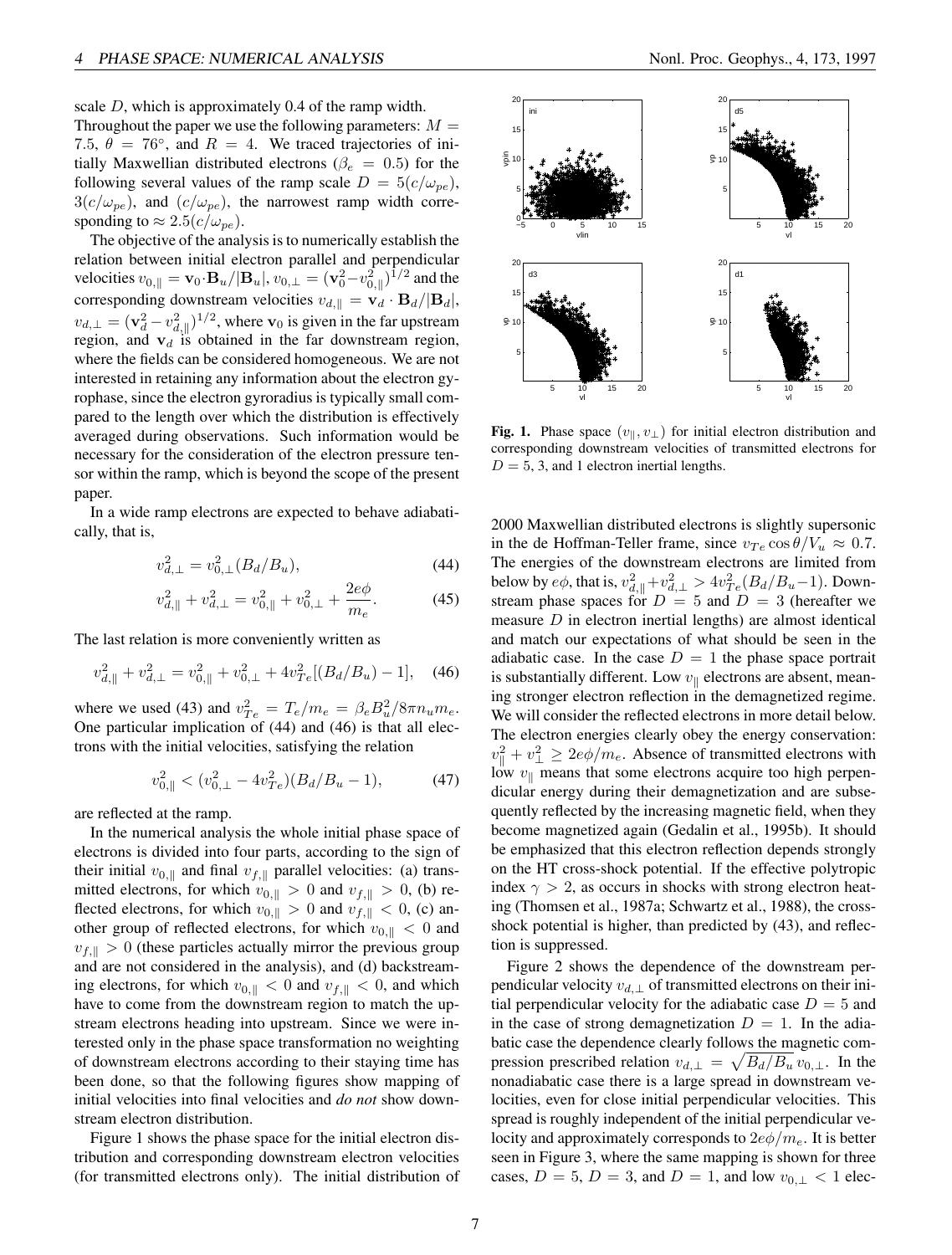

Fig. 2. Dependence of downstream perpendicular velocity  $v_{d, \perp}$  on the initial perpendicular velocity  $v_{0,\perp}$  of transmitted electrons for  $D = 5$  and  $D = 1$ .



Fig. 3. Dependence of downstream perpendicular velocity  $v_{d, \perp}$  on the initial perpendicular velocity  $v_{0,\perp}$  of transmitted electrons with low initial perpendicular velocities, for  $D = 5$ ,  $D = 3$ , and  $D = 1$ .

trons only, to exclude the magnetic compression effect. The difference between the adiabatic (and almost adiabatic) and strongly nonadiabatic cases is striking. In the adiabatic case there is a one-to-one correspondence  $v_{0,\perp} \rightarrow v_{d,\perp}$ , which is determined by the magnetic compression. In the nonadiabatic case this one-to-one correspondence no longer exists and is substituted by a visually chaotic scattering. This is in complete agreement with the previously shown strong dependence of the perpendicular energization on the initial gyrophase (Gedalin et al., 1995b). Since we do not keep the gyrophase information this quasi-random energization would probably lead to the coarse-grained entropy production.

Of particular interest is the efficiency of the perpendicular energization, which can be expressed in terms of the ratio  $v_{d,\perp}/\sqrt{B_d/B_u}v_{0,\perp}$ . This ratio for the three cases as a function of the initial perpendicular velocity is shown in Figure 4. In the adiabatic case this ratio is constant and equals



Fig. 4. Perpendicular energization efficiency in the three cases.

 $\sqrt{B_d/B_u}$ . In the nonadiabatic case the efficiency is typically twice as great as the magnetic compression efficiency, and even reaches values by an order of magnitude larger. The maximum efficiency for given  $v_{0,\perp}$  is large for small initial perpendicular velocities and rapidly drops, approximately as  $1/v_{0,\perp}$ , when the initial perpendicular velocity increases. This result is in agreement with the conclusion that the maximum nonadiabatic perpendicular energization is determined by the cross-shock potential,  $v_{d,\perp,\text{max}}^2 \approx 2e\phi/m_e \approx \text{const}$ , so that  $v_{d,\perp}/\sqrt{B_d/B_u}v_{0,\perp}$  $\sim \sqrt{2e\phi/m_e}/v_{0,\perp}$ . It was shown earlier numerically (Ba-

likhin and Gedalin, 1994) that perpendicular electron heating behaves in the similar way, which is also in agreement with observations (Schwartz et al., 1988).

To summarize, transmitted electrons, in the case of strong demagnetization, are energized in the perpendicular direction much more efficiently than in the adiabatic case. This energization only weakly depends on the initial perpendicular velocity of the electron, but is rather sensitive to its initial gyrophase. Since the amount of the total energy increase for any given electron is exactly the cross-shock potential energy, and is therefore constant, the adiabatic energization results in the regular redistribution of this energy among the parallel and perpendicular degrees of freedom, while the nonadiabatic mechanism introduces some randomness in this redistribution.

As was said above, electron reflection depends significantly on both ramp width and cross-shock potential. Figure 5 provides closer look at the initial phase space of those electrons which are reflected in the adiabatic case  $D = 5$ and nonadiabatic case  $D = 1$ . It is clearly seen that the number of reflected electrons is larger in the nonadiabatic case, at the expense of electrons, which have low initial  $v_{0,\perp}$ . That means, that the enhanced reflection is due to the strong perpendicular energization of these electrons in the upstream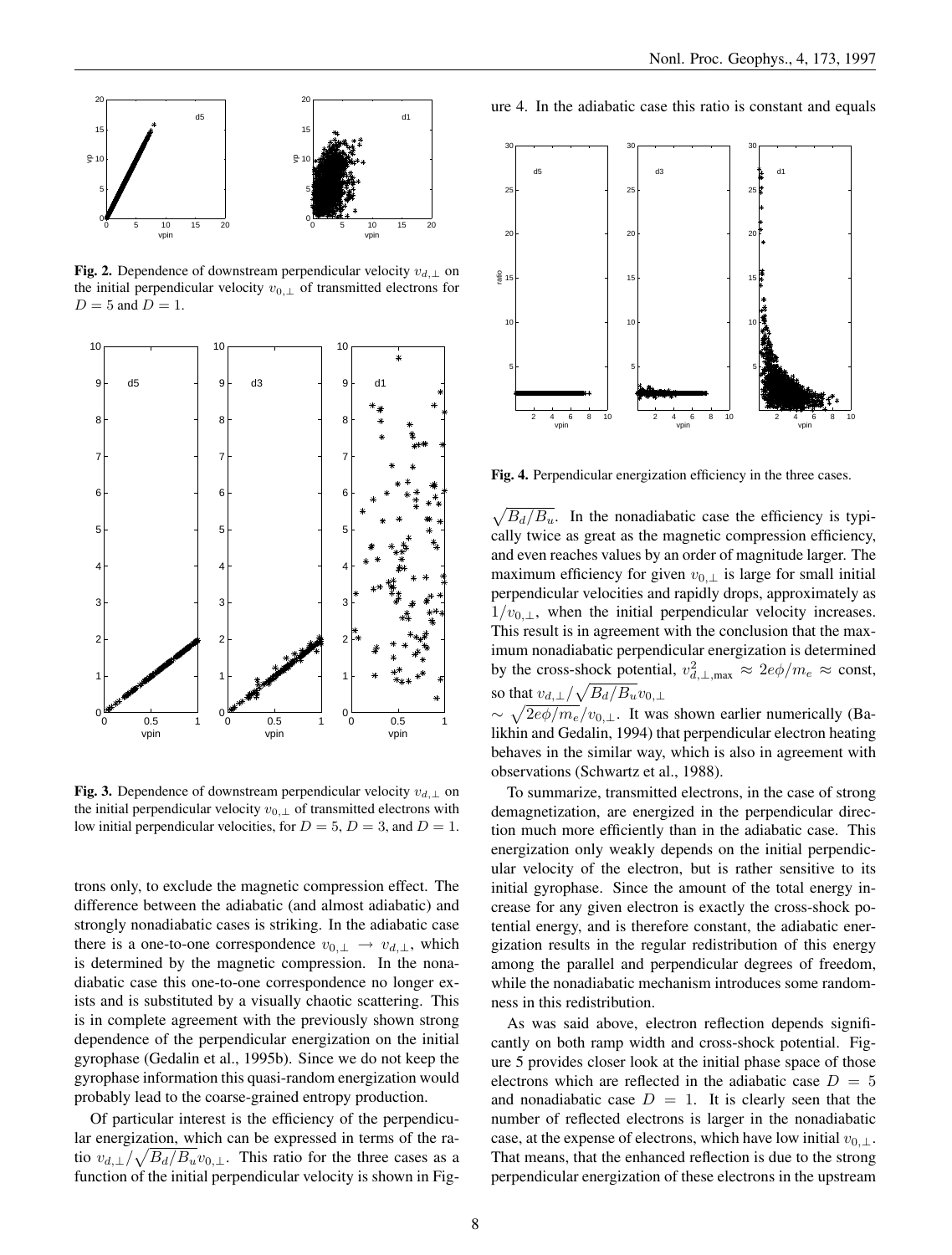

Fig. 5. Initial velocities of electrons that are reflected in the case  $D = 5$  and  $D = 1$ .

part of the ramp (where demagnetization occurs) with subsequent magnetic reflection deeper in the ramp. During this reflection the perpendicular energy is transferred into the parallel degree of freedom. However, since the initial energization differs from the magnetic compression produced energization, these reflected electrons would have finally perpendicular energies different from the initial values. This expectation is confirmed by direct numerical analysis, as shown in Figure 6, where the final perpendicular velocities of reflected



Fig. 6. Final perpendicular velocities of reflected electrons vs their initial perpendicular velocities.

electrons  $v_{r,\perp}$  are plotted against their initial perpendicular velocities  $v_{0,\perp}$ . In both case velocities are measured far upstream before and after the interaction with the ramp fields. It is clearly seen that the reflected ion beam has some spread in  $v_{\perp}$ . The result of this combination of demagnetization with magnetic mirroring is shown in Figure 7, where the elec-



Fig. 7. Initial (circles) and final (crosses) velocities of reflected electrons.

tron initial velocities (absolute values) are shown by circles, and their final velocities are shown by crosses. The initial and final velocities completely coincide in the case  $D = 5$ ,

where only magnetic mirroring works. In the case  $D = 1$  the electrons have typically higher perpendicular velocities and lower parallel velocities after the reflection than before.

Finally, Figure 8 shows the velocities of the electrons



Fig. 8. Downstream velocities of backstreaming electrons.

which cross the ramp from downstream to upstream to match the corresponding phase space in the incident Maxwellian distribution. It is clearly seen that there are less those electrons in the nonadiabatic case, which is obviously related to the stronger reflection.

## 5 Discussion and conclusions

To summarize, we have shown that it is likely that in thin shocks electrons are demagnetized at least in the part of the shock ramp. We have shown that the electric field component in the direction of the largest gradient is determined primarily by the requirement of the electron balance. This conclusion is correct even if the structure is not exactly one-dimensional and stationary, and when then the N-HT relations are not useful, provided that the typical time scale of the field variations is much larger than the electron gyroperiod, and that the structure is locally planar. We have analyzed the demagnetization condition in general case, without assuming stationarity and one-dimensionality, and have shown that strong demagnetization occurs when rather small deviations from quasineutrality occur. We have argued that the features of electron demagnetization (and dynamics in general) within the shock ramp should be similar to what electrons experience in short scale large amplitude structures, even if they are not stationary and one dimensional. Thus, studying electron motion in the shock front provides some insight into features of electron interaction with inhomogeneous fields in other systems.

Using analysis of electron trajectories in a model shock profile, we have shown that in the case of a thin shock ramp all electrons demagnetization does not depend much on the initial ion parallel or perpendicular velocities, which manifests itself in the almost equal spread in the acquired perpendicular energies for all initial perpendicular velocities of the incident electrons. The perpendicular energy gain depends strongly on the initial electron gyrophase, which is not measured in real observations. The relative perpendicular energy gain decreases with the increase of the initial perpendicular velocity, what is responsible for the drop of the nonadiabatic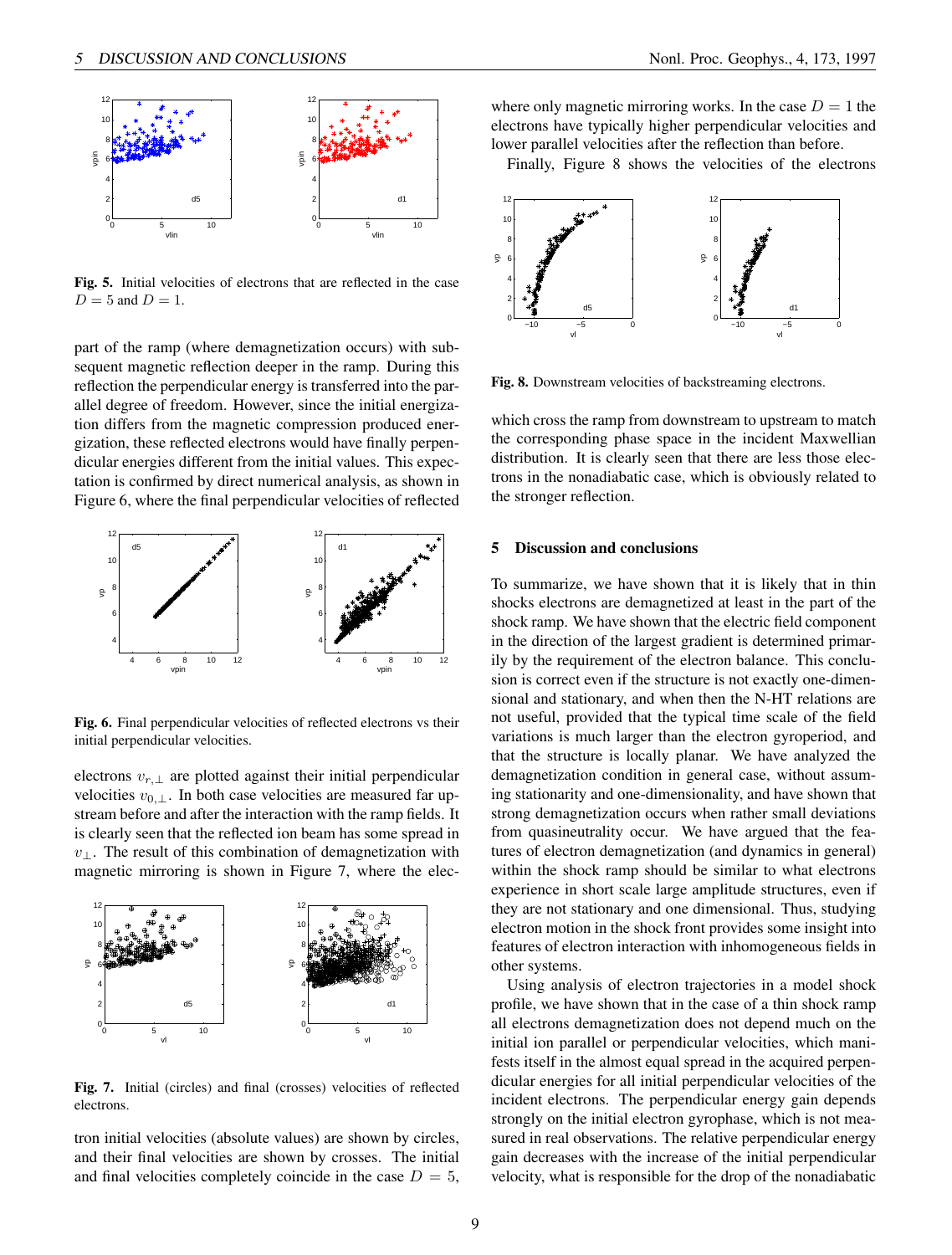energization efficiency for these electrons. We have shown that the electron reflection also becomes nonadiabatic in thin shocks, and that the number and distribution of reflected electrons is sensitive to the shock width and cross-shock potential.

Our usage of the oversimplified model of the shock front (monotonic ramp only) is justified because of the observation that the electron motion should be almost completely adiabatic in other parts (foot, overshoot, and large amplitude downstream oscillations) of the shock structure, which means that the demagnetization properties are determined only by the field distribution in the ramp. The other parts of the shock structure will participate adiabatically in the formation of the eventual electron distribution. This distribution would be also affected by deviations from one-dimensionality within the shock front and non-stationarity of the field, as well as by large amplitude waves and turbulence. Nevertheless, those features, which are due to electron demagnetization, should be similar to what has been found in the present analysis. Recent study by Newbury et al. (1997b) shows that the shock ramp itself can contain quasi-stationary or slowly varying fine scale substructure with the typical scale of 0.1-0.2  $(c/\omega_{pi})$ . In this case the results obtained here would be applicable to the description of the electron behavior in this substructure. In any case, comparison with observations would require better knowledge of the field distribution in real shocks and better understanding of the shock structure formation and stability. One of the important unresolved issues is turbulent smoothing of the collisionless electron distribution, which requires analysis of the stability of the magnetized and demagnetized electron distributions within the ramp.

*Acknowledgements.* The research was supported in part by Israel Science Foundation under grant No. 261/96-1.

#### References

- Balikhin, M., Krasnosel'skikh, V.V., Woolliscroft, L.J.C., and Gedalin, M., A study of the dispersion of the electron distribution in the presence of  $E$  and  $B$  gradients: application to electron heating at quasi-perpendicular shocks, *J. Geophys. Res.,* in press (1998).
- Balikhin, M., Gedalin, M., and Petrukovich, A., New mechanism for electron heating in shocks, *Phys. Rev. Lett., 70*, 1259-1261, 1993.
- Balikhin, M. and Gedalin, M., Kinematic mechanism for shock electron heating: comparison of theoretical results with experimental data, *Geophys. Res. Lett., 21*, 841-844, 1994.
- Cole, K.D., Effects of crossed magnetic and (spatially dependent) electric fields on charged particle motion, *Planet. Space Sci., 24,* 515-518, 1976.
- de Hoffman, F., and Teller, E., Magneto-hydrodynamic shocks, *Phys. Rev., 80,* 692-, 1950.
- Feldman, W.C., Bame, S.J., Gary, S.P., Gosling, J.T., McComas, D., Thomsen, M.F., Paschmann, G., Sckopke, N., Hoppe, M.M., and Russell, C.T., Electron heating within the earth's bow shock, *Phys. Rev. Lett., 49,* 199-201, 1982.
- Feldman, W.C., Electron velocity distributions near collisionless shocks, in *Collisionless Shocks in the Heliosphere: Reviews of Current Research, Geophys. Monogr. Ser.,* vol. 35, edited by R.G. Stone and B.T. Tsurutani, pp. 195–205, AGU, Washington, D. C., 1985.
- Formisano, V., Measurement of the potential drop across the earth's collisionless bow shock, *Geophys. Res. Lett., 9,* 1033-1036, 1982.
- Gedalin, M., Balikhin, M., and Krasnoselskikh, V., Electron heating in collisionless shocks, *Adv. Space Res., 15(8/9)*, 225–233, 1995a.
- Gedalin, M., Gedalin, K., Balikhin, M., and Krasnoselskikh, V.V., Demagnetization of electrons in the electromagnetic field structure, typical for oblique collisionless shock front, *J. Geophys. Res., 100,* 9481–9488, 1995b.
- Gedalin, M., Gedalin, K., Krasnoselskikh, V.V., Balikhin, M., and Woolliscroft, L.J.C., Demagnetization of electrons in inhomogeneous  $\mathbf{E} \perp \mathbf{B}$ : Implications for electron heating in shocks, *J*. *Geophys. Res., 100,* 19,911–19,918, 1995c.
- Gedalin, M., Noncoplanar magnetic field in the collisionless shock front, *J. Geophys. Res., 101,* 11,153–11,156, 1996.
- Gedalin, M., Gedalin K., Krasnoselskikh V.V., Balikhin M., and Woolliscroft L.J.C., Reply, *J. Geophys. Res., 101,* 2567-2569, 1996.
- Gedalin, M., Newbury, J.A., and Russell, C.T., Shock profile analysis using wavelet transform, *J. Geophys. Res.,* in press (1998).
- Gedalin, M. and Balikhin, M.A., Width dependent collisionless electron dynamics in the static field of the shock ramp, 1, Single particle behavior and implications for downstream distribution, (this issue).
- Goodrich, C.C., and Scudder, J.D., The adiabatic energy change of plasma electrons and the frame dependence of the cross-shock potential at collisionless shock waves, *J. Geophys. Res., 89,* 6654-6662, 1984.
- Gosling, J.T., Winske, D., and Thomsen, M.F., Noncoplanar magnetic fields at collisionless shocks: A test of a new approach, *J. Geophys. Res., 93,* 2735-2738, 1988.
- Jones, F.C., and Ellison, D.C., Noncoplanar magnetic fields, shock potentials, and ion deflection, *J. Geophys. Res., 92,* 11,205– 11,207, 1987.
- Jones, F.C., and D.C. Ellison, The plasma physics of shock acceleration, *Space Sci. Rev., 58,* 259–346, 1991.
- Krauss-Varban, D., F.G.E. Pantellini, and D. Burgess, Electron dynamics and whistler waves at quasi-perpendicular shocks, *Geophys. Res. Lett., 22,* 2091–2094, 1995.
- Liewer, P.C., V.K. Decyk, J.M. Dawson, and B. Lembege, Numerical studies of electron dynamics in oblique quasi-perpendicular collisionless shock waves, *J. Geophys. Res., 96,* 9455–9465, 1991.
- Newbury, J.A. and Russell, C.T., Observations of a very thin collisionless shock, *Geophys. Res. Lett., 23*, 781–784, 1996.
- Newbury, J.A., Russell, C.T., and Gedalin, M., The determination of shock ramp width using the noncoplanar magnetic field component, *Geophys. Res. Lett., 24,* 1975–1978, 1997a.
- Newbury, J.A., Russell, C.T., and Gedalin, M., Ramp scales of supercritical quasi-perpendicular bow shocks, *EOS Trans. AGU, 78*(46), Fall Meet. Suppl., F453, 1997b.
- Quest, K.B., Simulations of high Mach number collisionless perpendicular shocks, *Phys. Rev. Lett., 54,* 1872–1875, 1985.
- Rothwell, P.L., Silevitch, M.B., Block, L.P., and Falthammar, C.-G., Particle dynamics in a spatially varying electric field, *J. Geophys. Res., 100,* 14875–14885, 1995.